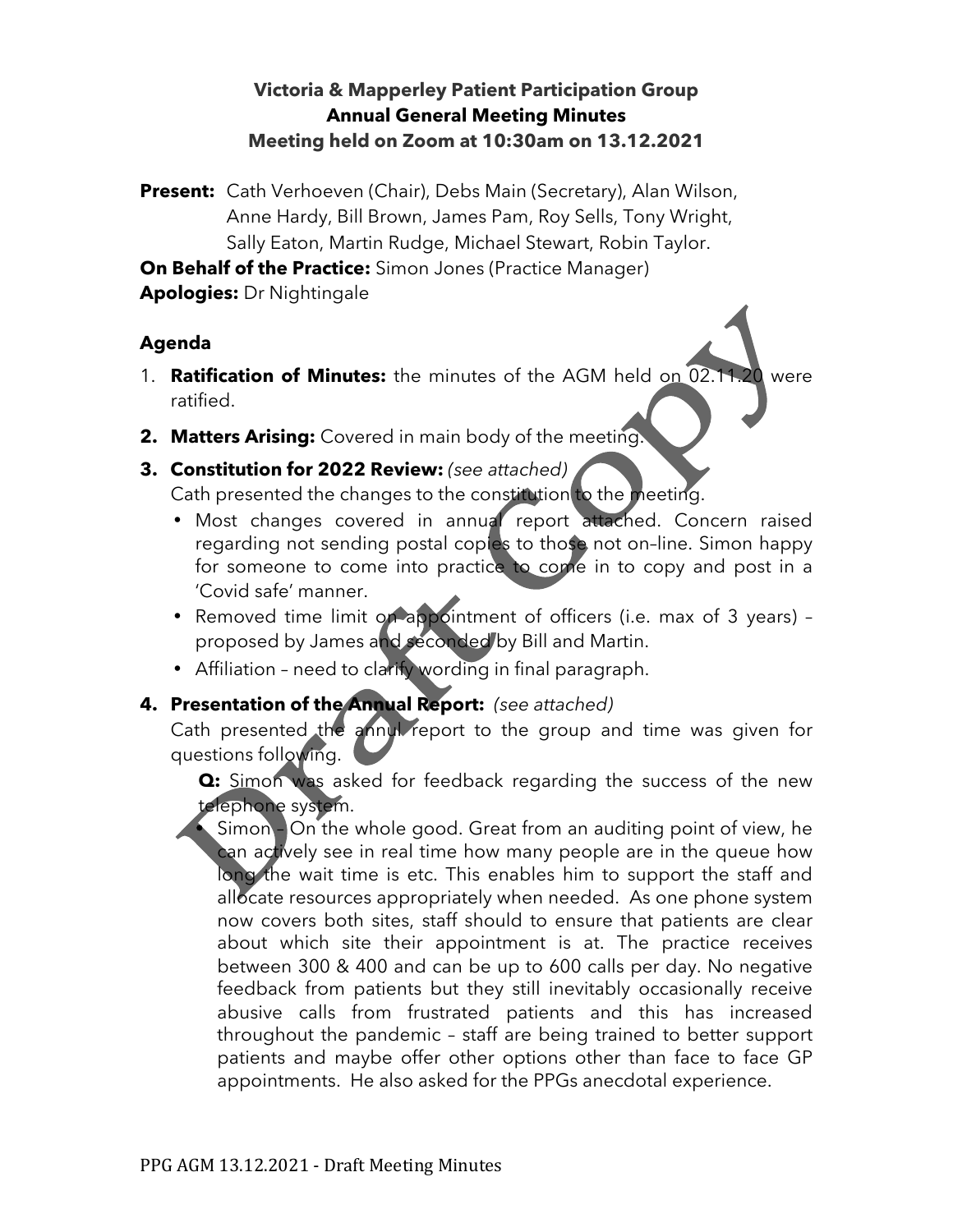• Members reported sometimes long waits in a queue on phone but very happy with service when they get through and feel that the new system is working better.

Action: PPG survey needed? To be discussed at action group meeting.

**Q:** Simon was asked if patients can still have telephone appointments as the default position is now that patients are offered a face-to-face appointment.

**A.** Simon – Yes, if the patient requests this they can still have a phone appointment as it's often more convenient for them.

**Action:** Simon to.

**Q:** Simon was asked why move back to face-to-face appointments **A.** Simon – Some political and NHS England pressure to give face-toface appointments. This in some respects reduces duplication of work as often patients called in to surgery following a telephone appointment anyway. GPs are just as busy.

Martin asked that annual report is amended to include thanks to Cath for her hard work too.

4. **Presentation and adoption of the 2021/22 Objectives** *(see attached)*

Cath presented the objectives to the group and these were adopted with following discussion:

- •Need for more PPG members. And it's critical to encourage more and balanced wider cross section members. Tony suggested that PPG members could personally be more active in asking others to participate too – this was agreed to be a good idea.
- **Action:** Simon to continue to ask clinicians regularly. Cath encouraged patients to recruit. Notice boards need to be reviewed and updated when possible. Newsletter to include PPG membership what it involves and benefits.

# 5. **Elections of Chair and Secretary**: (Bill)

In the absence of any other nominations, Bill proposed that Cath Verhoeven (Chair) and Debs Main (secretary) continue in their roles.

The motion was seconded by Martin with thanks made for their continued efforts.